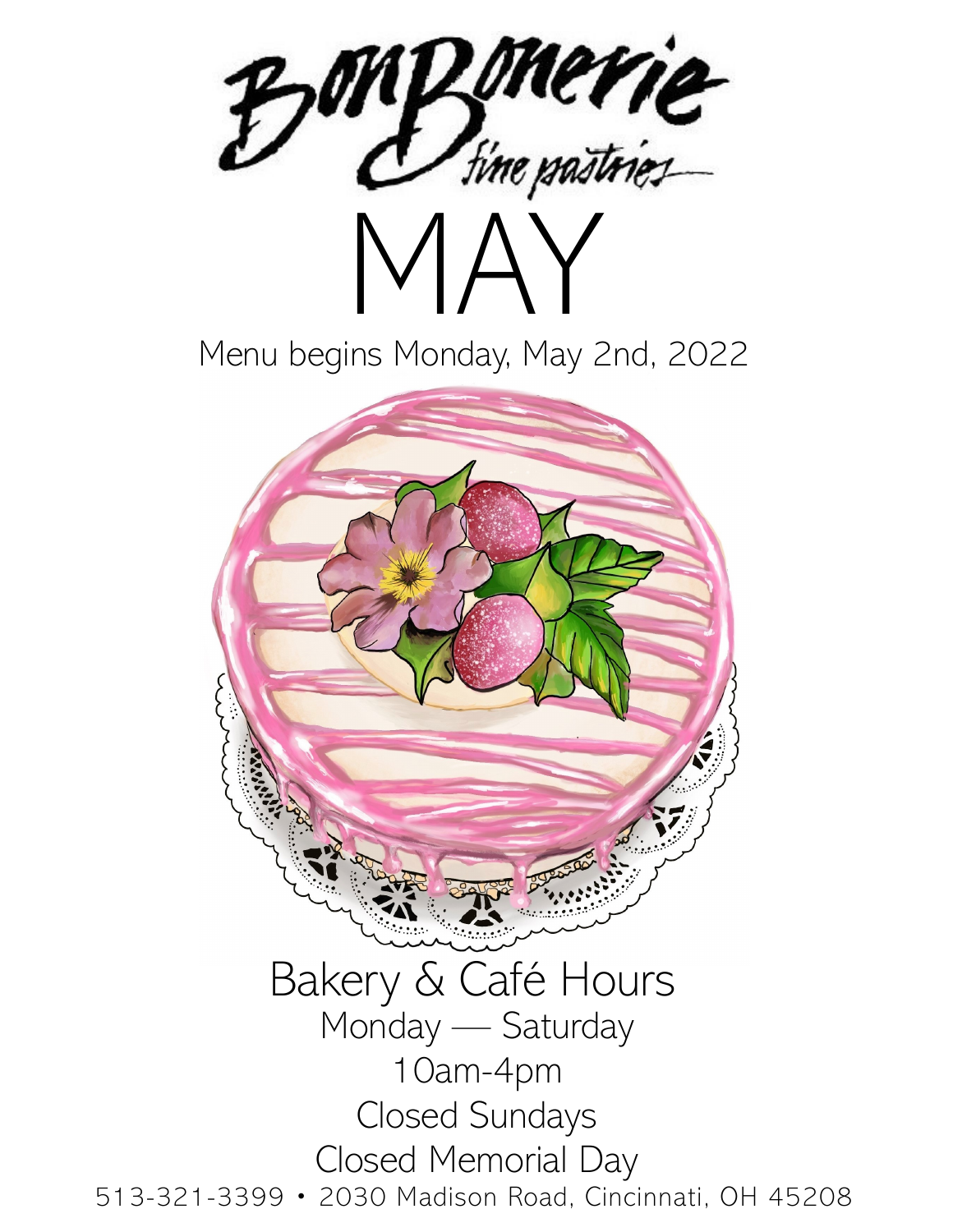## PARTY CAKES & TORTES

6" serves 6-10, 9" serves 14-20

#### Opera Cream

Our signature cake for over thirty years. Chocolate chip cake is filled with rich Opera Cream filling, then enrobed with chocolate glaze and dressed with chocolate shavings. The torte is finished with rosettes and white chocolate diamonds. $\frac{1}{2}$   $\frac{1}{2}$   $\frac{1}{2}$   $\frac{1}{2}$   $\frac{1}{2}$   $\frac{1}{2}$   $\frac{1}{2}$   $\frac{1}{2}$   $\frac{1}{2}$   $\frac{1}{2}$   $\frac{1}{2}$   $\frac{1}{2}$   $\frac{1}{2}$   $\frac{1}{2}$   $\frac{1}{2}$   $\frac{1}{2}$   $\frac{1}{2}$   $\frac{1}{2}$   $\frac{1}{2}$   $\frac{1}{2}$   $\$ 

#### Carrot Cake

Our carrot cake adheres to the best version of a classic, made with fresh carrots for a supremely rich cake. We fill and frost it with our favorite cream cheese frosting while we generously coat the sides with fresh walnuts. Moreover Malnuts. Malnuts. Malnuts. Malnuts. Malnuts. Malnuts. Malnuts. Malnuts. Malnuts. Malnuts.  $$4.95$  a slice/\$28 for 6"/\$50 for 9"

#### Pink Lemonade Torte

Available 5/4 at 2pm through Mother's Day while supplies last Our airy chiffon cake is filled and iced with our original, sweet-and-tart, pink lemonade ganache. The delicate cake is drizzed with pink lemon glaze, then adorned with fanciful pink marzipan lemons, fondant leaves, and sugar flowers.<br> $\frac{1}{2}$  = \$4.95 a slice/\$30 for 6"/\$54 for 9"

White Chocolate Romance with Raspberry Jam The lovely vanilla of this white cake is enhanced by raspberry preserves and our white chocolate ganache in between each layer. We ice it in soft, classic vanilla buttercream and decorate it with handmade sugar flowers. \$4.95 a slice/\$30 for 6"/\$54 for 9"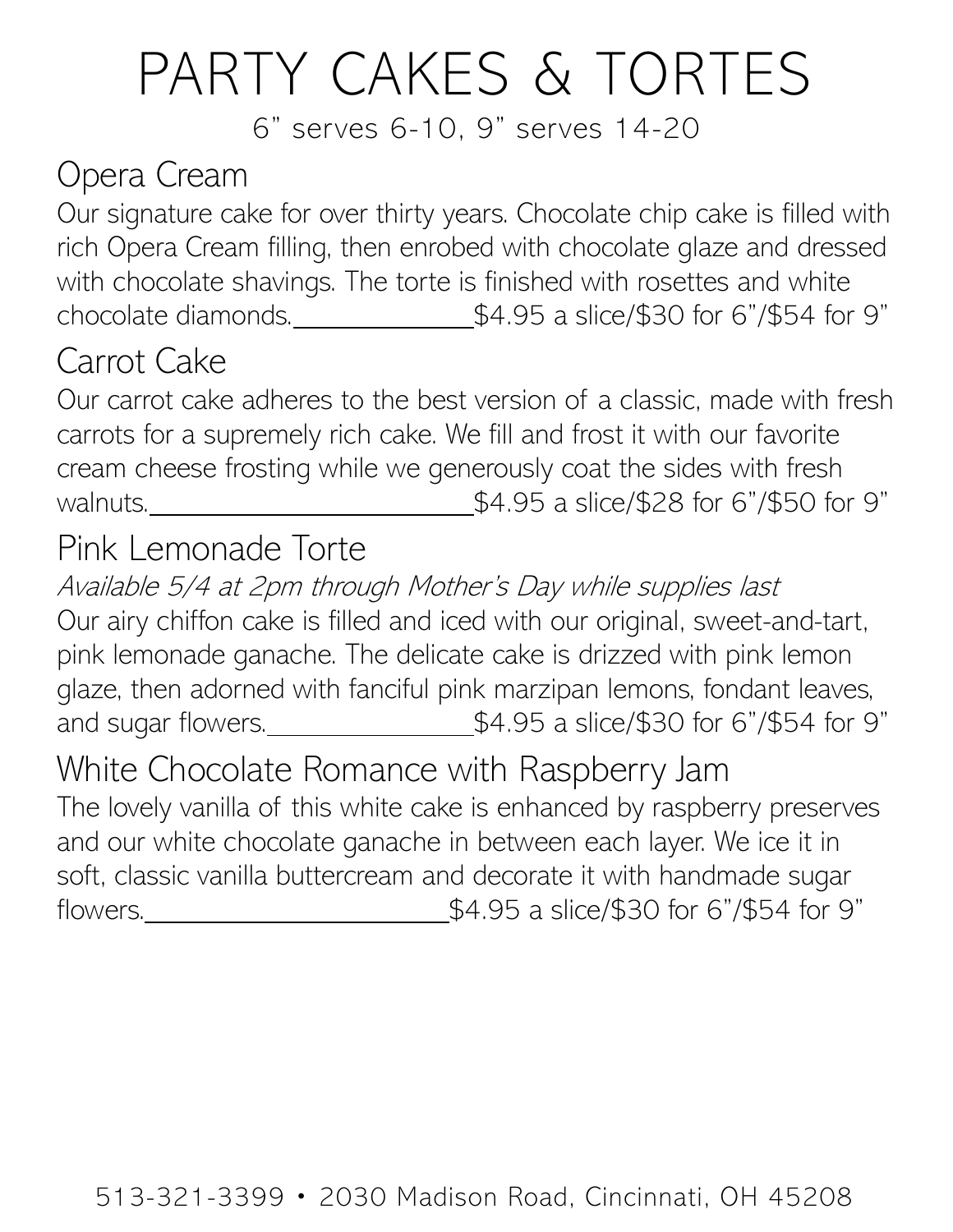# VINTAGE CAKES & DESSERTS

| Citrus Chiffon Cake                      | \$9.95                |
|------------------------------------------|-----------------------|
| Chocolate Salted Toffee Shortbread       | \$6.95                |
| Hummingbird Cake_                        | \$11.95               |
| Key Lime Pie_                            | \$3.95 petite/\$32 lg |
| Simple Chocolate Cake with Vanilla Icinq | \$11.95               |
| Tres Lemon Pound Cake                    | \$11.95               |

### HANDCRAFTED PASTRIES

| Caramel Nut Bar                                    | \$2.25 |
|----------------------------------------------------|--------|
| Classic Cheesecake Cup gluten free*                | \$1.55 |
| Cookie Dough Brownie                               | \$2.50 |
| Double Fudge Brownie_                              | \$2.50 |
| Fruited Oatmeal Bar_                               | \$2.25 |
| Hurry Bar___                                       | \$3.25 |
| Lemon Square_                                      | \$2.25 |
| Peanut Butter Oatmeal Bar gluten free*             | \$2.25 |
| Raspberry Shortie_                                 | \$2.25 |
| Tuxedo Brownie                                     | \$2.50 |
| Whoopie Pie                                        | \$3.00 |
| Chocolate or Vanilla Cupcake F/Sa only or by order | \$3.00 |
| Opera Cream Cupcake_                               | \$4.95 |
| Salted Caramel Cupcake                             | \$4.95 |
| Confetti Cupcake                                   | \$4.95 |
|                                                    |        |

\*Please be aware that all products may contain trace amounts of wheat\*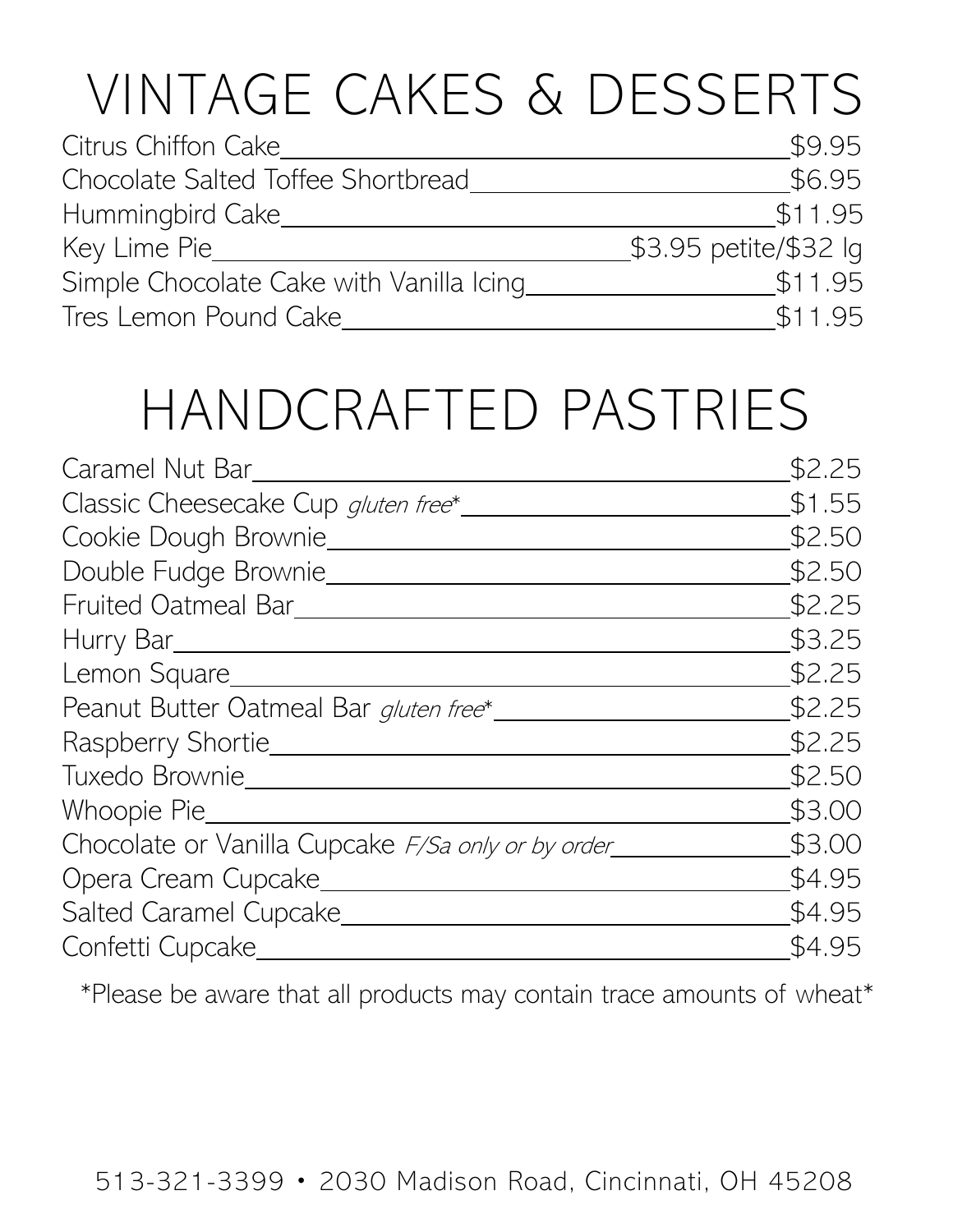## EUROPEAN TRADITIONS

| <b>Assorted Profiteroles</b>       | \$4.50 |
|------------------------------------|--------|
| Caramel Latte Parfait              | \$5.25 |
| French Macaron <i>gluten free*</i> | \$3.00 |
| Petit Four                         | \$4.25 |
| Petite Fresh Fruit Tart            | \$4.25 |
| Vanilla Crème Brûlée gluten free*  | \$4.95 |

### ARTISAN COOKIES

| Handmade Cutout Cookie              | \$3.50              |
|-------------------------------------|---------------------|
| Almond Macaroon <i>gluten free*</i> | \$1.95              |
| Chocolate Chip Cookie_              | \$1.55              |
| Coney Island Heart_                 | \$1.45 sm/\$2.50 lg |
| Cotton Candy Pig_                   | \$2.50              |
| Iced Molasses Cookie_               | \$2.25              |
| Lemon Poppyseed Cookie_             | \$2.50              |
| Peanut Butter Cookie gluten free*   | \$1.95              |
| Pink Lemonade Cookie                | \$2.25              |
| Rainbow Cookie                      | \$1.00              |
| Chocolate Bliss Cookies             | \$5.95/baq          |
| Fresh Lemon Cookies                 | \$5.95/bag          |
| Sugar Jewels_                       | \$5.95/baq          |
| Tea Cookies                         | \$5.95/bag          |

\*Please be aware that all products may contain trace amounts of wheat\*